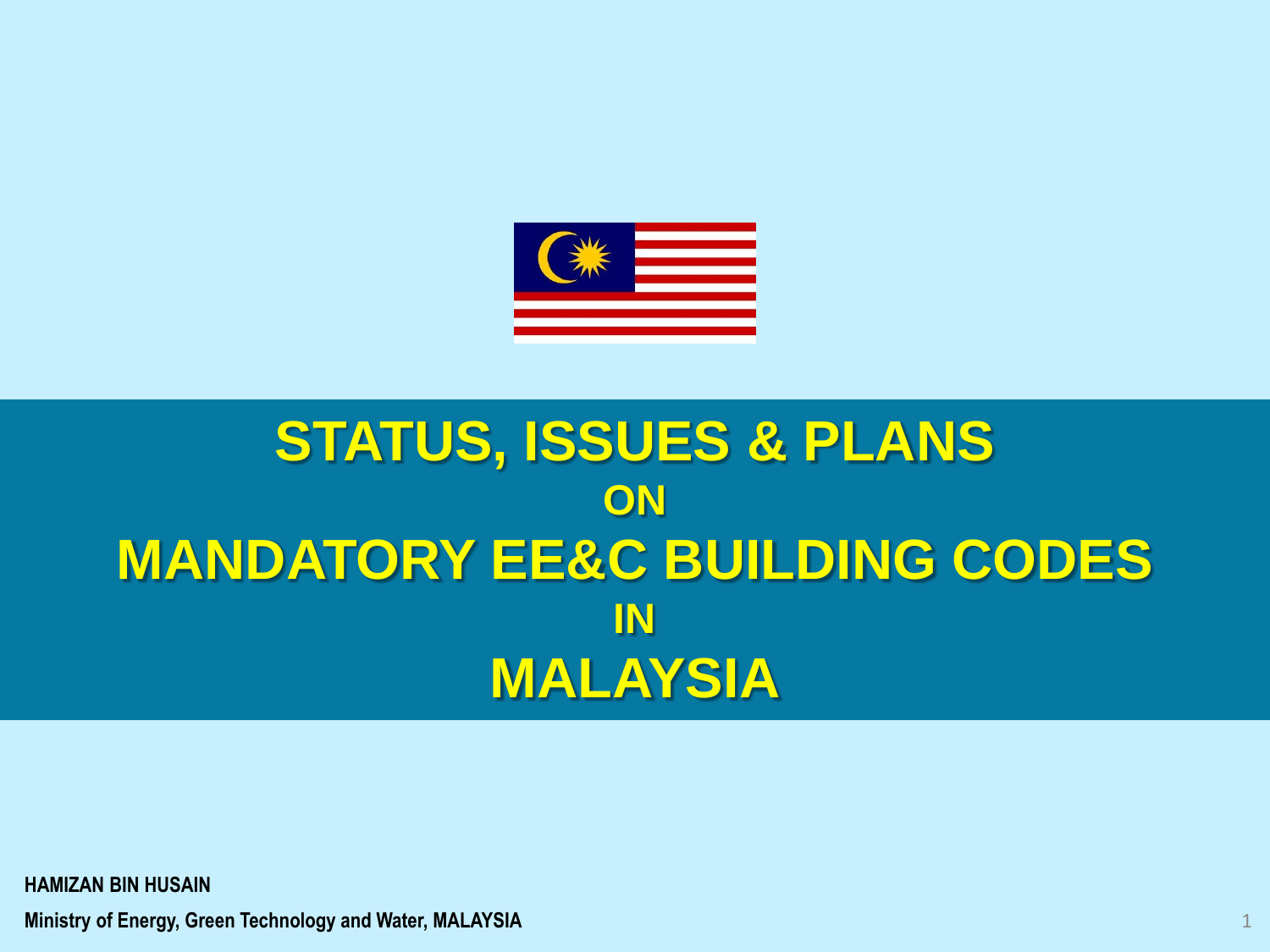

2

### **OBJECTIVES OF PRESENTATION**

To inform on status in rolling-out mandatory EE&C building codes in Malaysia

To inform on issued faced in rolling-out mandatory EE&C building codes in Malaysia with countermeasures and future plan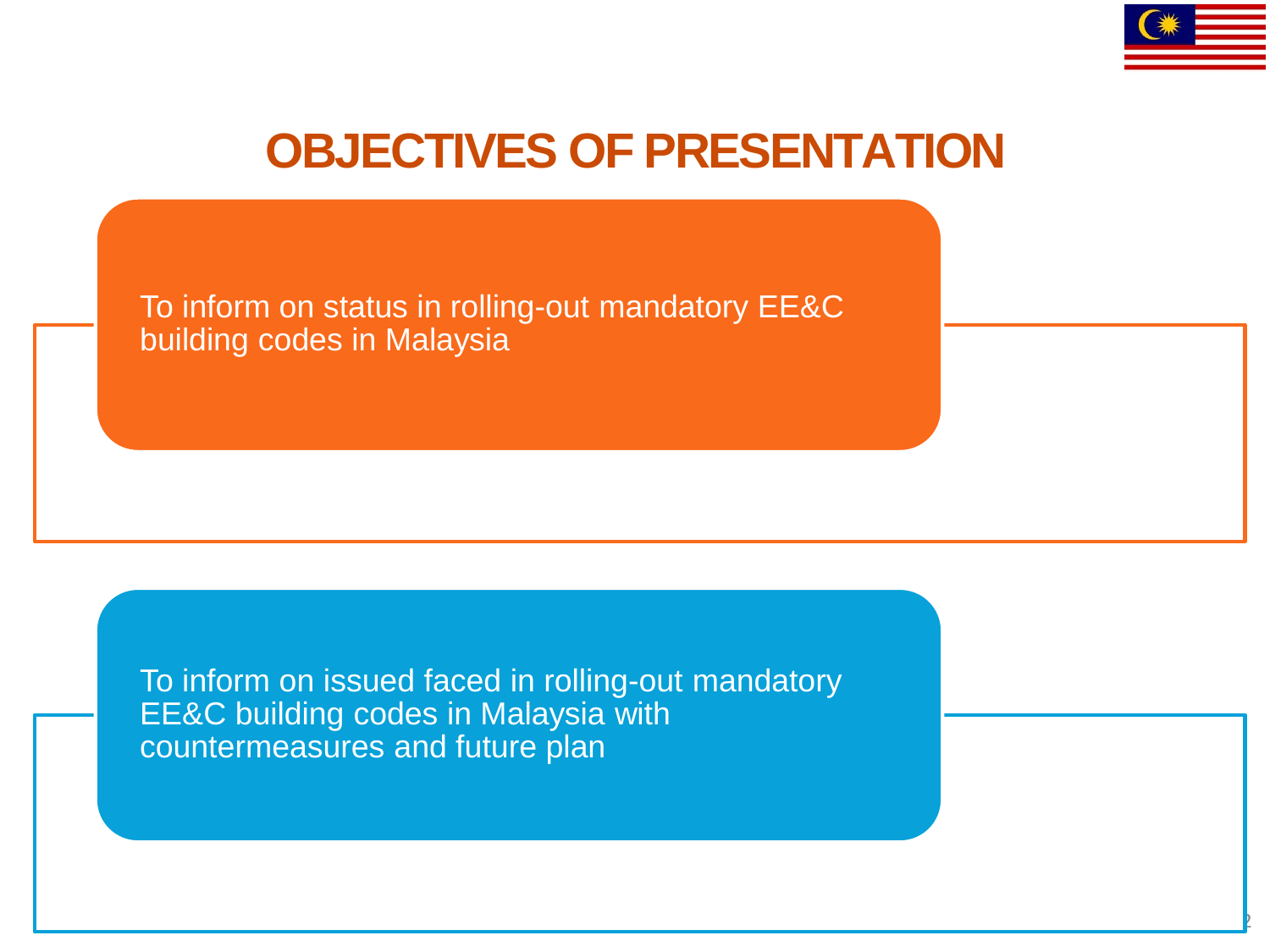

## **CONTENTS OF PRESENTATION**



Issues

**Countermeasures** 

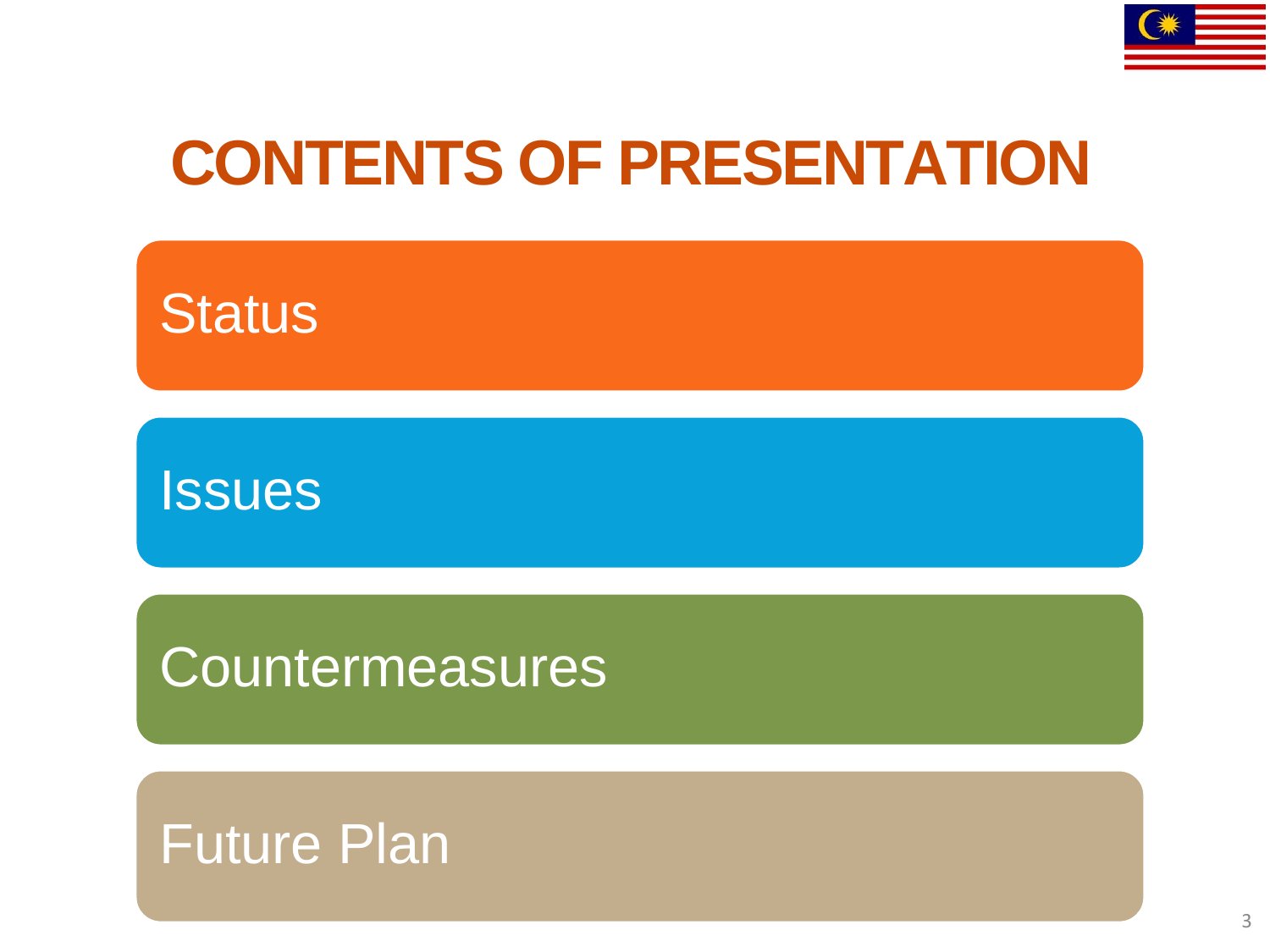# **REGULATORY STRUCTURE**



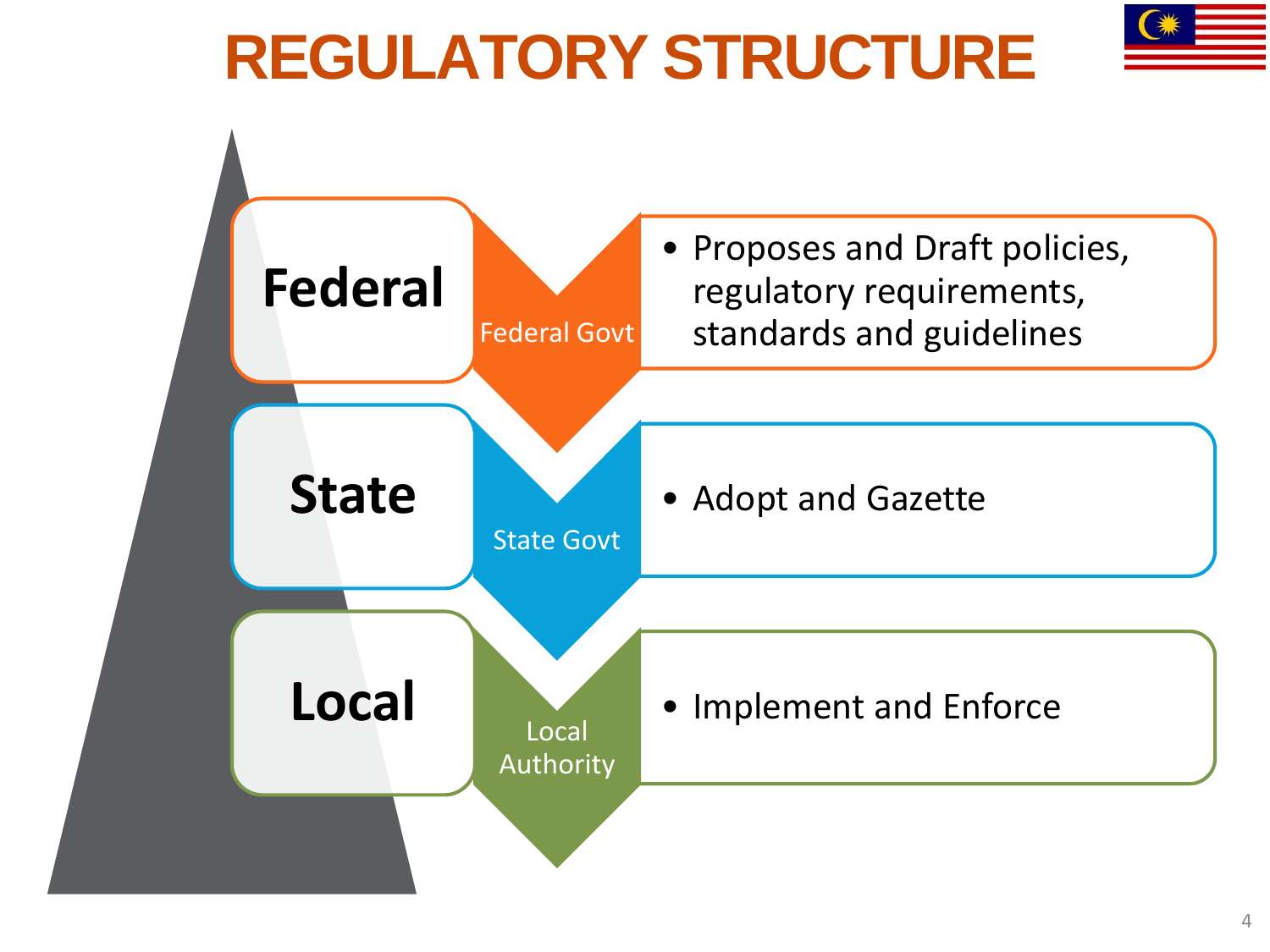# **CURRENT STATUS**

- **Legal instrument for building code enforcement in Malaysia – Uniform Building By-Laws (UBBL) 1984, a subisidiary regulation under Street, Drainage and Building Act 1974**
- **Covers critical safety and design features of buildings**
- **Enforced by local authorities – city, town, district**
- **UBBL features enforceable by local authorities are subjected to prior gazetting by state governments**
- **EE features for buildings are based on MS 1525**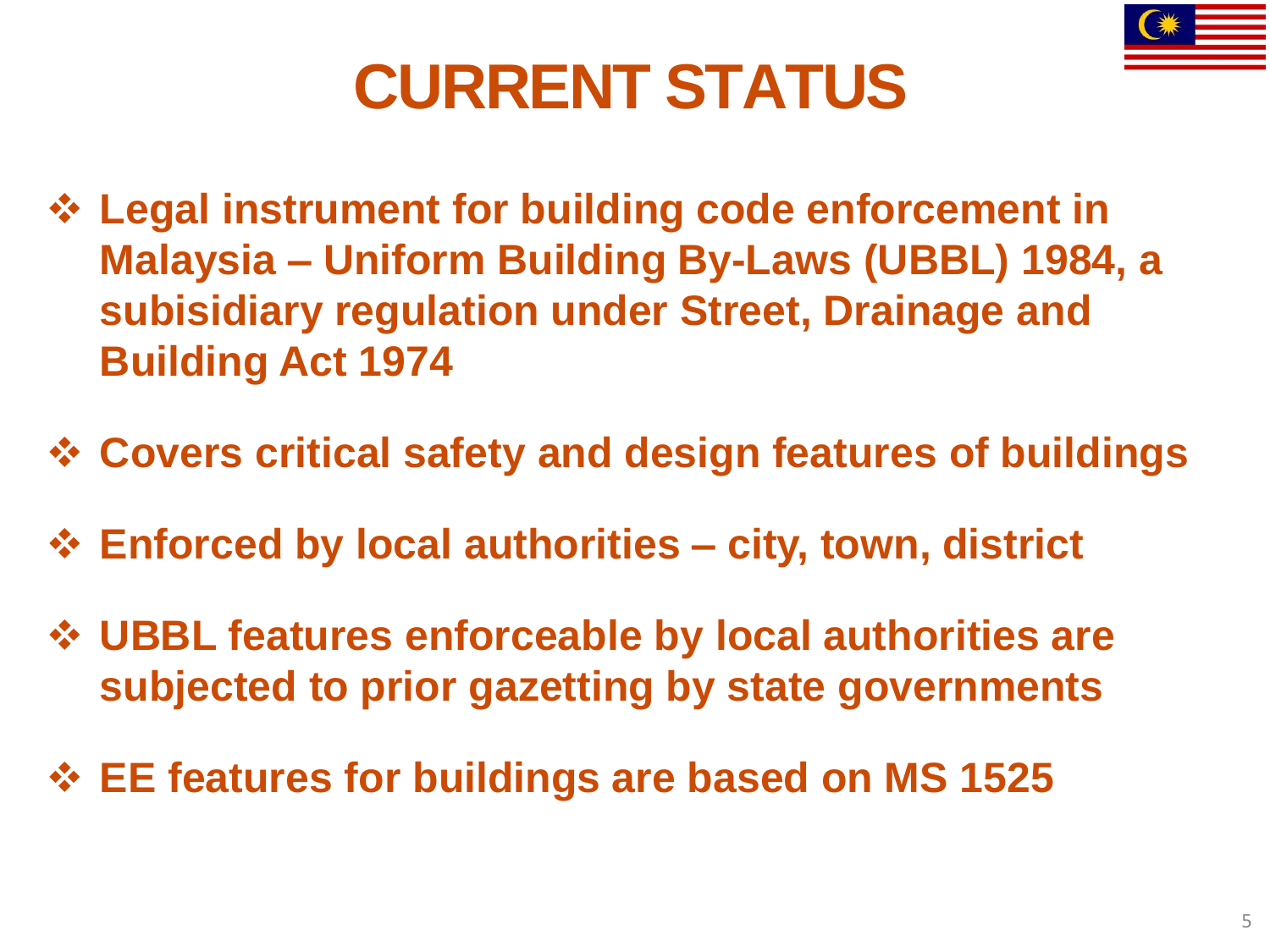

### **MALAYSIAN STANDARD**

MS 1525:2014

Energy efficiency and use of renewable energy for non-residential buildings - Code of practice (Second revision)

 $ICS: 91.040.01$ 

Descriptors: energy efficiency, renewable energy, non-residential, buildings, code of practice, energy

© Copyright 2014 **DEPARTMENT OF STANDARDS MALAYSIA** 

- **A home-grown standard for energy efficiency & renewable energy in nonresidential buildings**
- **A collaborative effort of public & private sectors**
- **1 st edition: 2007**
- **2 nd edition: 2014**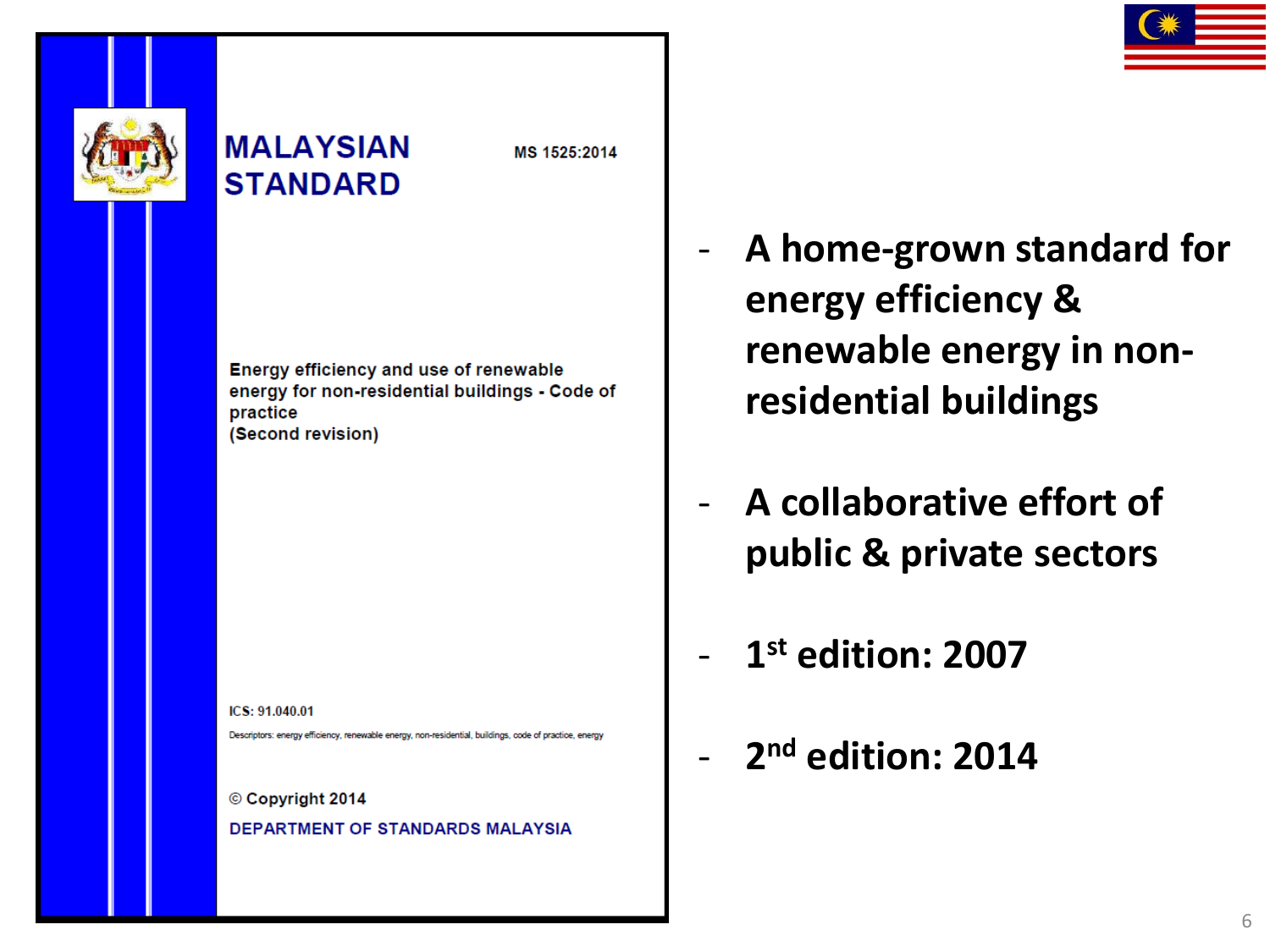



- **Exracts from MS 1525 incorporated into Federal UBBL through 2012 amendment**
- **As of November 2016, only 2 states adopted and gazetted 2012 amendment – Selangor & Terengganu**
- **Constitutional framework granted autonomy to states to adopt and gazette features based on selection**
- **Majority state governments do not share inclination to adopt MS 1525**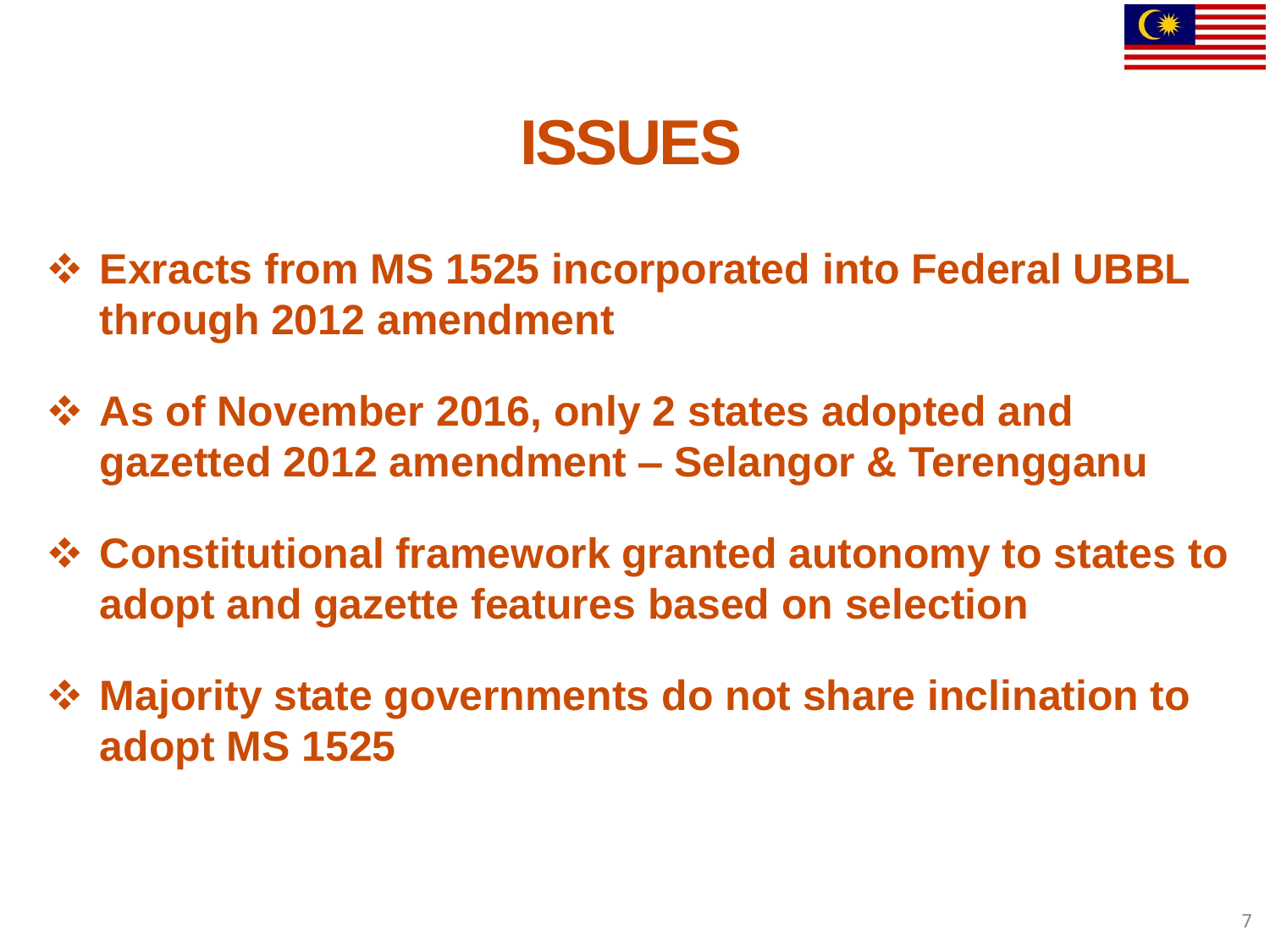

### **COUNTERMEASURES**

- **To propose, draft and enact Energy Efficiency & Conservation Act**
- **Proposed act to include provision for mandatory EE features in buildings**
- **EE provision in proposed act to supersede EE features in UBBL**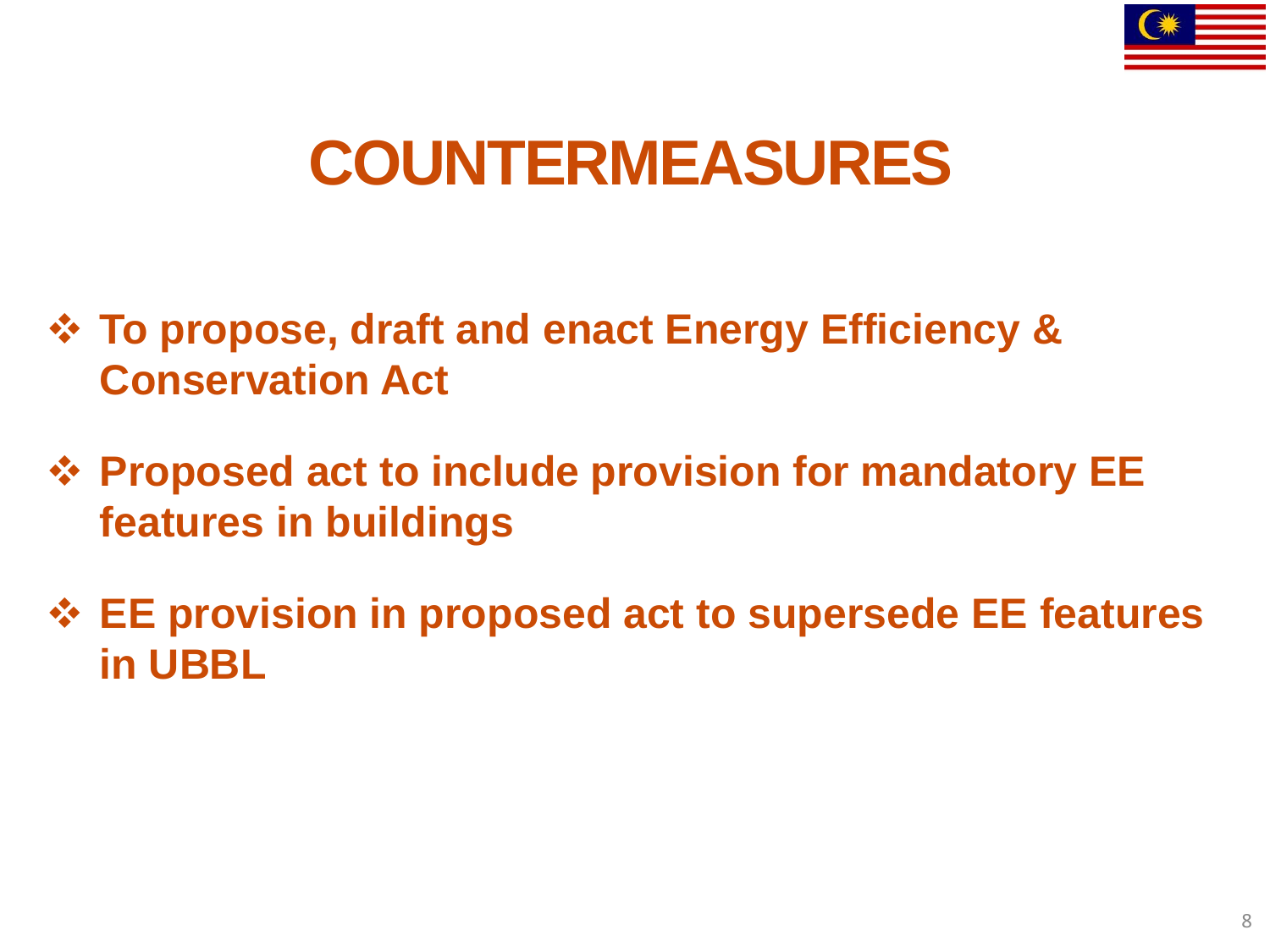

### **FUTURE PLAN**